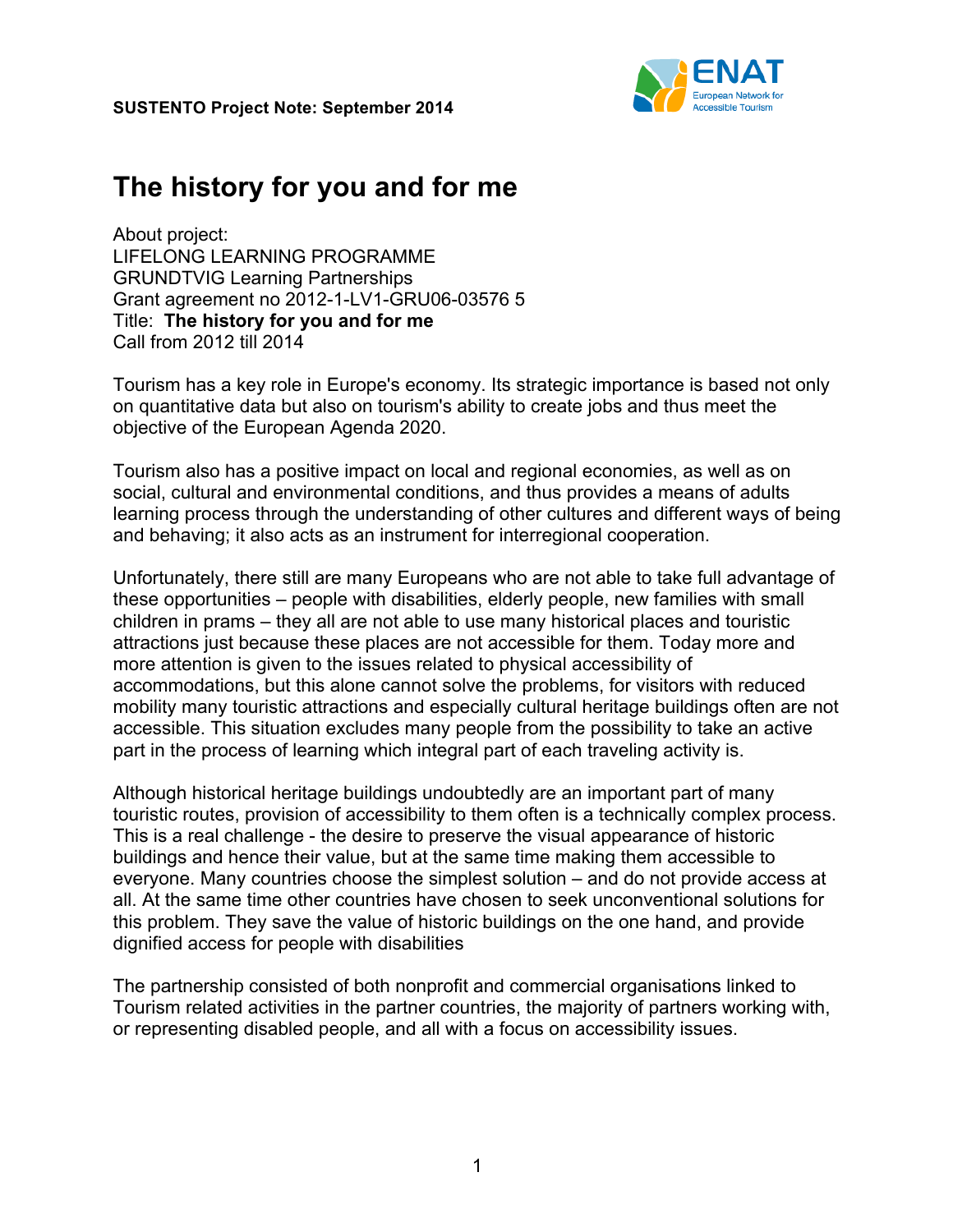

## **Project partners:**

**Latvian Umbrella Body for Disability organisatin SUSTENTO** Latvian partner is a non-profit organisation uniting 44 non-governmental organizations, which incorporate people with different disabilities and chronic illnesses. The organization has 50 000 members. Their aim is to promote opportunity of equal participation for all members of the society, to enable protection of rights of people with disabilities.

**The BumbleBee Alliance CIC** is an award winning, non profit, based in the UK. The main groups the organisation serves are: Young People with disabilities, and those with profound and additional educational needs, Elderly people, Young offenders, and those who are NEET (Neither in Education, Employment or Training).

**The Estonian Agrenska Foundation** was established in 2003 as an Estonian-Swedish jointly run service for education and training of families where there is a disabled child. The aim of the Foundation is to ease the everyday life of families who are raising a disabled child by offering consulting, family activities, respite care services.

**Juvenile Justice International CIC** is an international, nonprofit, based in Folkestone, UK. They work to benefit disadvantaged young people up to 25 years and particularly those have offended, or at risk of offending, those with disabilities and those who misuse alcohol or drugs. As an international focused organisation they bring international experience of working with young adults who have disabilities and accessibility issues.

**Consulmarc Sviluppo** was established in 1979, with the aim of giving support and technical assistance for the development of companies and other bodies at European level, with special regard to the fields of intercultural dialogue, youth inclusion, ICT, and vocational training. Thanks to its experience in European policies and programmes helped to define the context in which the project was developed.

**Lithuanian Forum for the Disabled (LNF)** is an umbrella for non-governmental, nonprofit organization. It has 14 members – national organizations representing over 250 000 people with disabilities of Lithuania. The mission of LNF is to strive toward state policy that promotes human, social and economical rights for disabled.

**Pixel Service & Consulting Srl** is a private company operating in Italy in the ICT field, developing web solutions and specific products focused on tourism. The company has experience related to accessibility in tourism, developing a special platform to support a tourism strategic plan with technological services.

**Federatia ONPHR - National Organization of Disabled People in Romania Federation** was founded in 1994 and it is nongovernmental, humanitarian, human rights, non-profit organization. It has 30 member organizations, bringing together 75 associations and foundations representing 150,000 people with disabilities.